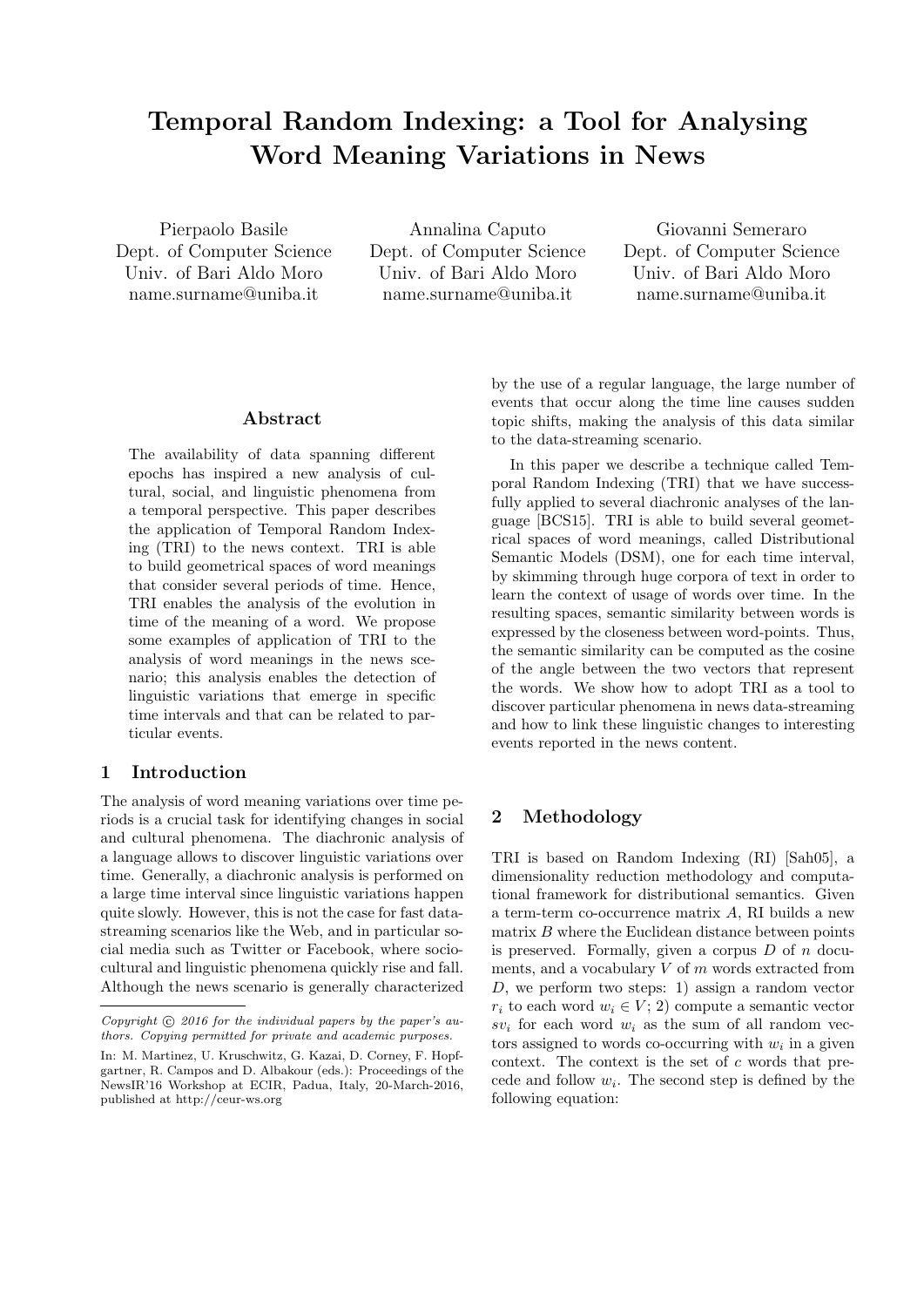$$
sv_i = \sum_{d \in D} \sum_{\substack{-c < j < +c \\ j \neq i}} r_j \tag{1}
$$

The set of semantic vectors assigned to words in *V* represents the *WordSpace*.

The classical RI does not take into account temporal information, but it can be easily adapted to our purposes by applying the methodology proposed in [JS09]. Specifically, if the corpus of *n* documents *D* is annotated with metadata containing information about the publication date, we can split the collection in *p* subsets  $D_1, D_2, \ldots, D_p$ , where p is the number of different time periods we want to analyse. The first step in the classical RI is unchanged in TRI: a random vector is assigned to each word in the whole vocabulary *V* . This represents the strength of this approach: the use of the same random vectors for all the spaces makes them comparable. The second step is similar to the one proposed for RI but it takes into account the temporal information: a different *WordSpace*  $T_k$  is built for each time period  $D_k$ . Hence, the semantic vector for a word in a given time interval is the result of its co-occurrences with other words in the same time interval, but the use of the same random vectors for building the word representations over different time spans guarantees their comparability along the timeline. This means that a vector in the *WordSpace T*<sup>1</sup> can be compared with vectors in the space  $T_2$ .

Let  $T_k$  be a period that ranges from  $t_{k_{start}}$  to  $t_{k_{end}}$ , where  $t_{k_{start}} < t_{k_{end}}$ . In order to build the *WordSpace*  $T_k$  we consider only the documents  $d_k$  whose publication date falls within the time interval  $T_k$  as follows:

$$
sv_{i_{T_k}} = \sum_{d_k \in D_k} \sum_{\substack{-c < j < +c \\ j \neq i}} r_j \tag{2}
$$

Using this approach we can build a *WordSpace* for each time period  $T_k$  over a corpus  $D$  tagged with information about the publication year. The word  $w_i$  has a distinct semantic vector  $sv_{i_{T_k}}$  for each time period  $T_k$ built by accumulating random vectors according to the co-occurring words in that period. The great potentiality of TRI lies on the use of the same random vectors to build different *WordSpace*s: semantic vectors in different time periods remain comparable because they are the linear combination of the same random vectors.

#### **3 Case study**

The main goal of this case study is to show how to adopt  $TRI<sup>1</sup>$  to discover interesting phenomena in the

Table 1: Neighbour terms of the word "scandal" in the two time periods 14-20 and 21-27 September 2015.

| $14-20$ September $2015$ |      | $21-27$ September $2015$ |      |
|--------------------------|------|--------------------------|------|
| allegations              | 0.60 | cheating                 | 0.86 |
| called                   | 0.60 | volkswagen               | 0.83 |
| corruption               | 0.59 | rigging                  | 0.80 |
| made                     | 0.59 | automaker                | 0.79 |
| apology                  | 0.59 | tests                    | 0.79 |
| met                      | 0.58 | carmaker                 | 0.77 |
| became                   | 0.58 | deception                | 0.77 |
| case                     | 0.58 | german                   | 0.76 |
| initially                | 0.58 | diesel                   | 0.76 |
| forced                   | 0.58 | emissions                | 0.76 |

news scenario. Specifically, we can analyse the similarity between the vector representations of a term across different time periods in order to detect changes in the usage of the term. Then, we can scrutinise both the neighbour terms and the news related to such a term during the period of time when the similarity has changed in order to understand if a specific event occurred.

We adopt the Signal Media One-Million News Articles dataset that consists of 1 million articles scraped during the time interval 1-30 September 2015. News are extracted from Reuters, in addition to local news sources and blogs. We split the dataset in five time periods of about one week: 1-6, 7-13, 14-20, 21-27, and 28-30. The split reflects the start and end of weeks in the month of September 2015. Then, for each period we build a *WordSpace* exploiting TRI. In particular, we analyse the 150,000 most frequent words in the whole corpus and we set the vector dimension to 500 using two non-zero elements in the random vector.

In each time interval, we try to discover terms that change their semantics with respect to the previous periods. Formally, given two time periods  $T_h$  and  $T_k$ , where  $T_h$  precedes  $T_k$ , and a term  $t_i$ , we can simple compute the cosine similarity between the semantic vector of  $t_i$  in  $T_h$  and the semantic vector of  $t_i$  in  $T_k$  $(\text{sim}(sv_{i_{T_h}}, sv_{i_{T_k}}))$ . The similarity is a good indicator of the variation of semantics of the term  $t_i$ : a low similarity suggests a meaning shift. Using this approach we can rank all terms according to their similarity in ascending order. Top terms in the rank are good candidates for further analysis. However, in order to limit our analysis to those terms that frequently occur in the whole collection, the similarity scores have been multiplied by the term document frequency. By looking to such ranks, we discover that the word "scandal" had a semantic shift between the 3rd and the 4th week as showed in Table 1.

Another interesting analysis is the variation in similarity values between pairs of words over time: an

<sup>&</sup>lt;sup>1</sup>TRI is available as an open-source project at:  $https://$ github.com/pippokill/tri